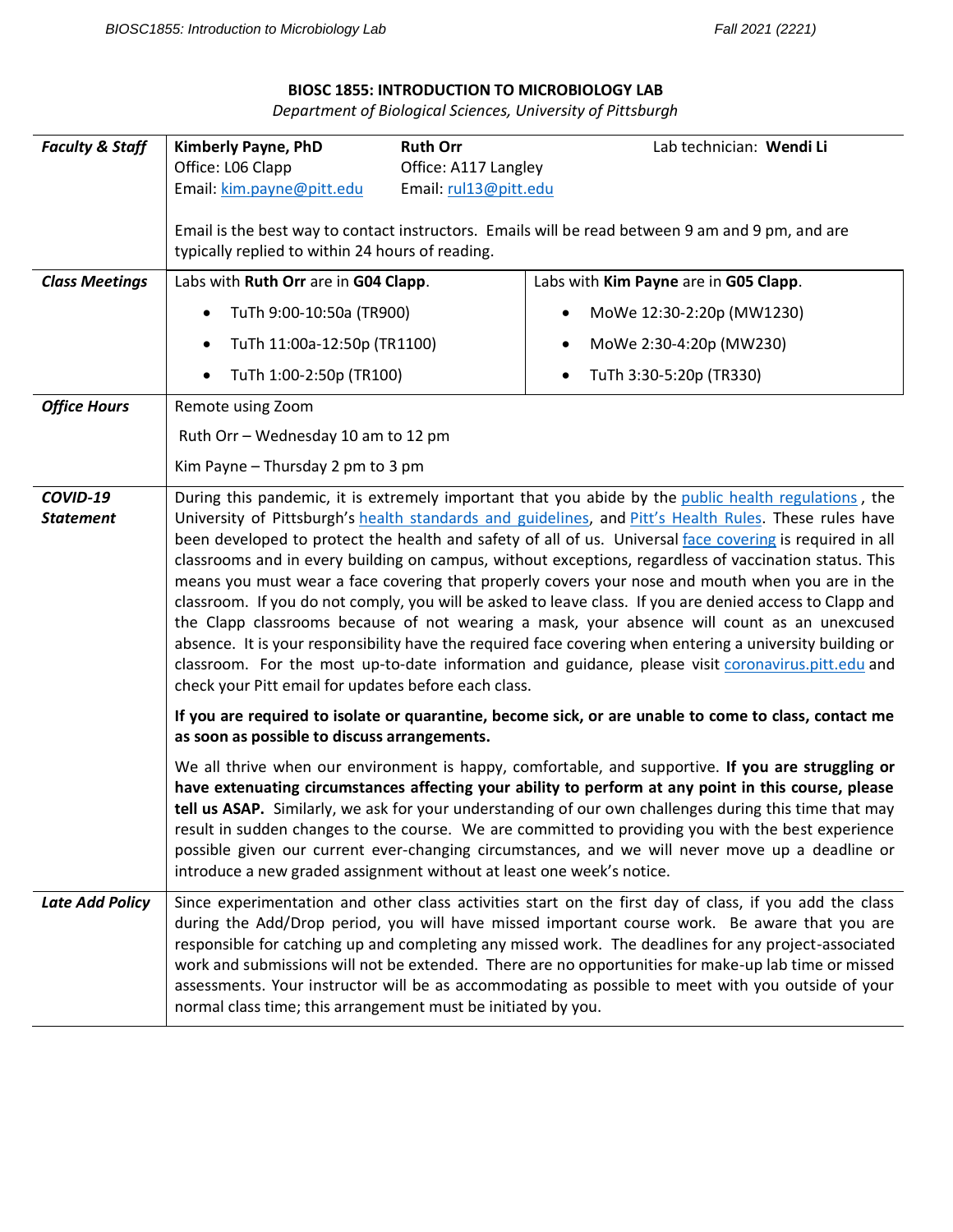| This is a 1 credit survey course in laboratory microbiology, intended for students who would like to                                                                                                                                                                                                                                                                                                                                                                                                                                                                                                                                                                                                                                                                                                                                                                                                                                                                                                                                                                                                                                                                |
|---------------------------------------------------------------------------------------------------------------------------------------------------------------------------------------------------------------------------------------------------------------------------------------------------------------------------------------------------------------------------------------------------------------------------------------------------------------------------------------------------------------------------------------------------------------------------------------------------------------------------------------------------------------------------------------------------------------------------------------------------------------------------------------------------------------------------------------------------------------------------------------------------------------------------------------------------------------------------------------------------------------------------------------------------------------------------------------------------------------------------------------------------------------------|
| learn about the subject but do not plan to major in microbiology. Pre-requisites are two semesters of<br>introductory biology laboratory courses and co- (or pre-) requisite is a lecture course in general<br>microbiology (BIOSC1850).                                                                                                                                                                                                                                                                                                                                                                                                                                                                                                                                                                                                                                                                                                                                                                                                                                                                                                                            |
| Students in this course will culture microorganisms from natural sources such as soil, vegetables, and<br>skin, and learn various methods while studying the organisms. The coursework includes:                                                                                                                                                                                                                                                                                                                                                                                                                                                                                                                                                                                                                                                                                                                                                                                                                                                                                                                                                                    |
| • Isolation and cultivation of various bacteria types from natural sources                                                                                                                                                                                                                                                                                                                                                                                                                                                                                                                                                                                                                                                                                                                                                                                                                                                                                                                                                                                                                                                                                          |
| • Types of methods used to culture and study these microorganisms including aseptic<br>technique; composition of microbiological culture media; use of microscopes and basic<br>staining techniques; identification of unknown bacterial isolates and some practical<br>applications of microbiology such as identification of clinical isolates                                                                                                                                                                                                                                                                                                                                                                                                                                                                                                                                                                                                                                                                                                                                                                                                                    |
| • Practice with data analysis and safety practices for protecting the microbiologist, other<br>personnel, and the workspace from microbial contamination.                                                                                                                                                                                                                                                                                                                                                                                                                                                                                                                                                                                                                                                                                                                                                                                                                                                                                                                                                                                                           |
| The curriculum includes a variety of standard methods that anyone having such a course listed on his<br>or her transcript would be expected to know.                                                                                                                                                                                                                                                                                                                                                                                                                                                                                                                                                                                                                                                                                                                                                                                                                                                                                                                                                                                                                |
| A student who successfully completes this course should be able to:<br><b>Technical Goals:</b><br>Perform standard lab techniques to culture, count, and characterize microbes.<br>$\bullet$<br>Use lab protocols typical in this field.<br>$\bullet$<br>Protect their own and others' safety while working with microbes and lab materials.<br>Knowledge Goals:<br>Use basic technical language correctly.<br>List some commonly found microbes by name and give simple descriptions.<br>$\bullet$<br><b>Reasoning Goals:</b><br>Decide which of similar methods might be best to use in specific circumstances.<br>Develop skills in data analysis.                                                                                                                                                                                                                                                                                                                                                                                                                                                                                                               |
| Canvas, canvas.pitt.edu, will be used for course and class announcements, posted lectures and<br>$\bullet$<br>links, Pre-Labs and other assignments, and other additional material as needed. You are expected<br>to check Canvas daily, or at minimum receive all announcements sent via Canvas.<br>Panopto is used for asynchronous course content like demo and lecture videos.<br>٠<br>Gradescope will be used for Assignment and Quiz submissions, and to provide feedback on<br>responses. This will be linked through Canvas but will also send links to your Pitt email address.<br>Top Hat will be used for real time assessment of student understanding.<br>$\bullet$<br>PDF forms will be used for both Assignments and Quizzes. These can be filled out with various free<br>$\bullet$<br>programs such as Adobe Reader or Mac's Preview. Be sure to download the forms and open in one<br>of these programs (NOT in your browser) and verify that the information is saved.<br>If you need help with Canvas, use the "Help" section within Canvas, or for other issues please contact<br>the computer help desk at 412-624-HELP or helpdesk@pitt.edu. |
|                                                                                                                                                                                                                                                                                                                                                                                                                                                                                                                                                                                                                                                                                                                                                                                                                                                                                                                                                                                                                                                                                                                                                                     |

# **Course Description and Tools**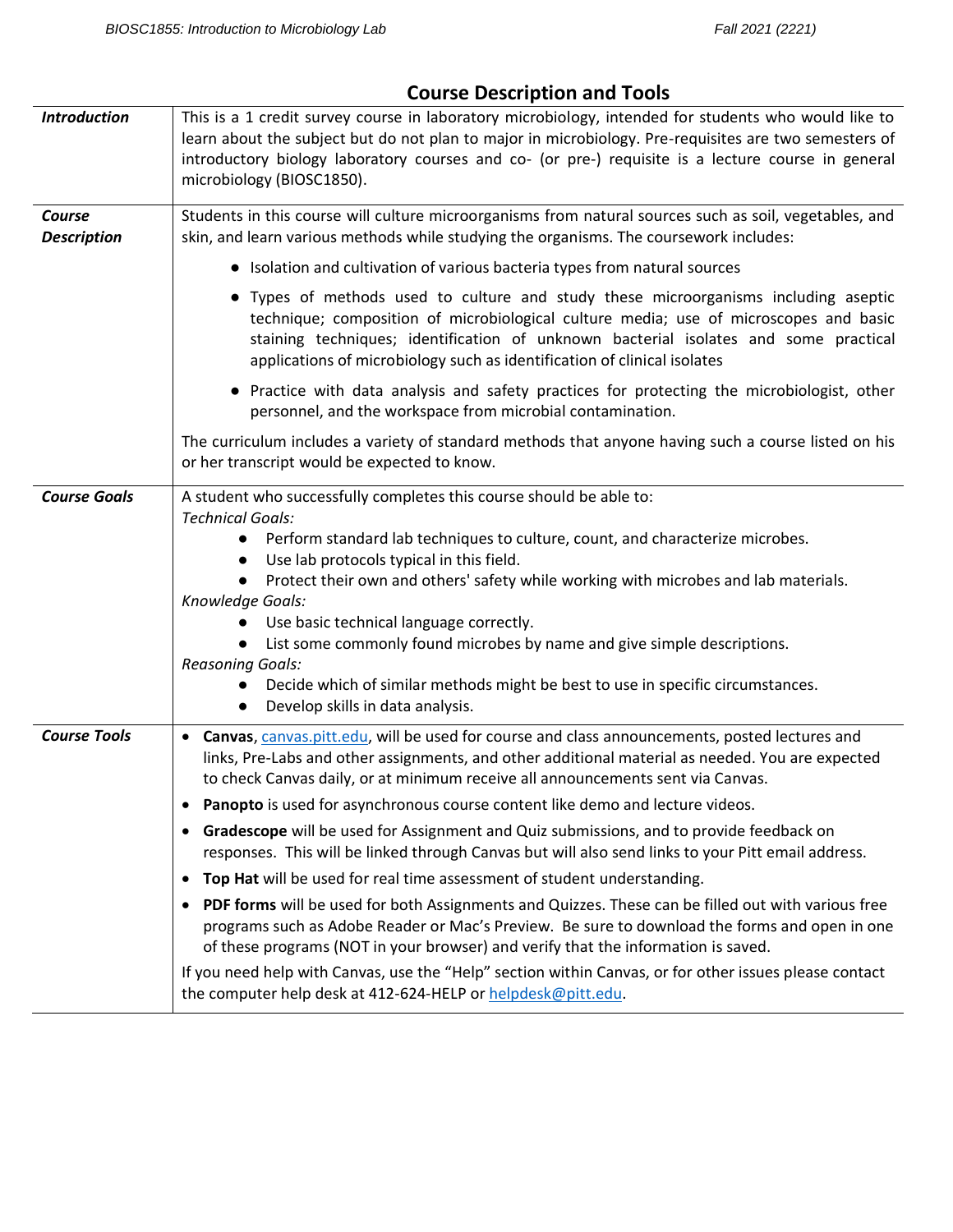| <b>Student</b><br><b>Evaluation</b> |                | . Pre-Lab Assignments: These will be submitted weekly through Canvas and are due by noon on<br>Monday (or Wednesday for sessions 1.2 and 2.2). These will include points for watching the<br>assigned recorded lectures through Panopto. The lowest two Pre-Lab scores are dropped. Pre-Labs<br>are NEVER accepted late, regardless of circumstances. |       |                        |                                                                                           |                        |                   |                                                                                                                                                                                                                                                                                                                                                                                                                             |
|-------------------------------------|----------------|-------------------------------------------------------------------------------------------------------------------------------------------------------------------------------------------------------------------------------------------------------------------------------------------------------------------------------------------------------|-------|------------------------|-------------------------------------------------------------------------------------------|------------------------|-------------------|-----------------------------------------------------------------------------------------------------------------------------------------------------------------------------------------------------------------------------------------------------------------------------------------------------------------------------------------------------------------------------------------------------------------------------|
|                                     |                |                                                                                                                                                                                                                                                                                                                                                       |       |                        | points will be dropped (details in the section about Accommodations).                     |                        |                   | . Quizzes: There will be five quizzes conducted in class. Point values with vary, and the lowest 10                                                                                                                                                                                                                                                                                                                         |
|                                     |                |                                                                                                                                                                                                                                                                                                                                                       |       |                        | be available in advance. Point values with vary, and the lowest 5 points will be dropped. |                        |                   | . Practicals: There will be hands-on laboratory practical exams for each Project. Detailed rubrics will                                                                                                                                                                                                                                                                                                                     |
|                                     |                |                                                                                                                                                                                                                                                                                                                                                       |       |                        | and analyses of experiments performed in class. These will be submitted as pdf forms.     |                        |                   | • Assignments: There will be five assignments in which you may submit samples, experimental results,                                                                                                                                                                                                                                                                                                                        |
|                                     |                |                                                                                                                                                                                                                                                                                                                                                       |       |                        | are available to earn, permitting some to be missed without impacting your grade.         |                        |                   | . Participation: There will be 50 participation points adjusted to be worth 5% of your final grade.<br>Each class session can earn two points; one from attendance (in-person only) and one from<br>participating with Top Hat and asking/answering questions (possible remotely). More than 50 points                                                                                                                      |
|                                     | grade.         |                                                                                                                                                                                                                                                                                                                                                       |       |                        |                                                                                           |                        |                   | . Professionalism Points: The behaviors that you learn and practice in this class (e.g. preparation,<br>etiquette, cleanliness, and safety) will be carried forward into your professional life and so they will<br>also be part of your learning and evaluation. Issues will be documented and, after three warning<br>points, will result in deductions from your 10 professionalism points, which account for 5% of your |
|                                     |                |                                                                                                                                                                                                                                                                                                                                                       |       |                        | is not graded, although we may periodically check for completion.                         |                        |                   | . Lab Notebook: You will keep a 3-ring binder lab notebook that you will be able to use for notes,<br>quizzes, and assignments. You may take your notebook home after disinfection with ethanol, but<br>you must have it during every class (forgetting it may subtract from your professionalism points). It                                                                                                               |
| <b>Course Grade</b>                 |                |                                                                                                                                                                                                                                                                                                                                                       |       |                        |                                                                                           |                        |                   |                                                                                                                                                                                                                                                                                                                                                                                                                             |
|                                     |                |                                                                                                                                                                                                                                                                                                                                                       |       |                        | The grade will be approximately as follows (and adjusted with notice as needed):          |                        |                   |                                                                                                                                                                                                                                                                                                                                                                                                                             |
|                                     |                | <b>Assessment</b>                                                                                                                                                                                                                                                                                                                                     |       | <b>Points</b>          | Approx. % of<br>grade                                                                     |                        | flexibility       | <b>Built-in accommodations or</b>                                                                                                                                                                                                                                                                                                                                                                                           |
|                                     | Pre-Labs (15)  |                                                                                                                                                                                                                                                                                                                                                       |       | TBD, adjusted to 50    | 25%                                                                                       |                        |                   | Two lowest scores dropped                                                                                                                                                                                                                                                                                                                                                                                                   |
|                                     | Quizzes (5)    |                                                                                                                                                                                                                                                                                                                                                       |       | 50                     | 25%                                                                                       |                        |                   | #/10 points of lowest score dropped                                                                                                                                                                                                                                                                                                                                                                                         |
|                                     |                | Assignments (5)                                                                                                                                                                                                                                                                                                                                       |       | 50                     | 25%                                                                                       |                        | -10% per day late | 2 grace days provided, then                                                                                                                                                                                                                                                                                                                                                                                                 |
|                                     | Practicals (3) |                                                                                                                                                                                                                                                                                                                                                       |       | 30                     | 15%                                                                                       |                        |                   | #/5 points of lowest score dropped                                                                                                                                                                                                                                                                                                                                                                                          |
|                                     | Participation  |                                                                                                                                                                                                                                                                                                                                                       |       | 50, adjusted to 10     | 5%                                                                                        |                        |                   | Up to 54 points but only 50 needed                                                                                                                                                                                                                                                                                                                                                                                          |
|                                     |                | Professionalism                                                                                                                                                                                                                                                                                                                                       |       | 10                     | 5%                                                                                        |                        | 3 warning points  |                                                                                                                                                                                                                                                                                                                                                                                                                             |
|                                     | <b>Total</b>   |                                                                                                                                                                                                                                                                                                                                                       |       | 200                    | 100%                                                                                      |                        |                   |                                                                                                                                                                                                                                                                                                                                                                                                                             |
|                                     |                |                                                                                                                                                                                                                                                                                                                                                       |       |                        | constricted to these requirements. Your final grade is at your instructor's discretion.   |                        |                   | Historically, final grades fall on the following grading scale. HOWEVER, final grades are NOT                                                                                                                                                                                                                                                                                                                               |
|                                     | Grade          | <b>Range of</b>                                                                                                                                                                                                                                                                                                                                       | Grade | Range of               | Grade                                                                                     | Range of               | Grade             | <b>Range of Scores</b>                                                                                                                                                                                                                                                                                                                                                                                                      |
|                                     | A+             | <b>Scores</b><br>98-100                                                                                                                                                                                                                                                                                                                               | $B+$  | <b>Scores</b><br>88-89 | $C+$                                                                                      | <b>Scores</b><br>78-79 | D                 | 60-69                                                                                                                                                                                                                                                                                                                                                                                                                       |
|                                     | Α              | 94-97                                                                                                                                                                                                                                                                                                                                                 | В     | 84-87                  | C                                                                                         | 74-77                  | F                 | $60$                                                                                                                                                                                                                                                                                                                                                                                                                        |

# **Evaluation, Grading, Accommodations, and Absences**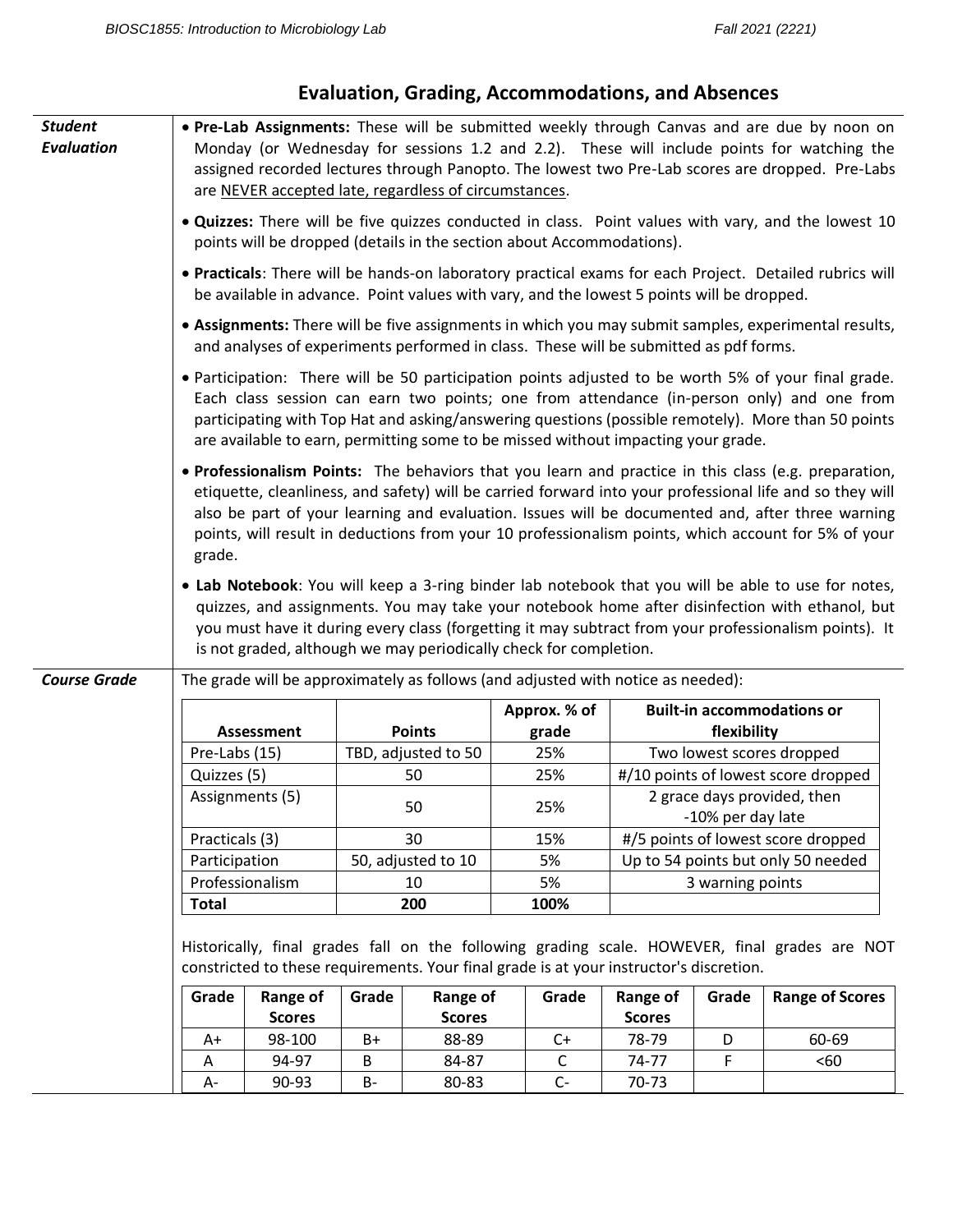| <b>Accommodations</b><br>and Flexibility | We understand this is a difficult time that warrants additional flexibility, and so have the following<br>accommodations for your assessments:                                                                                                                                                                                                                                                                                                                                                                                                                                                                                                                                                                                                                                                                                                                                                                                                                                                                                                                                                                                                                                                                                                                                                                                                                                                                                                                                                                                      |  |  |
|------------------------------------------|-------------------------------------------------------------------------------------------------------------------------------------------------------------------------------------------------------------------------------------------------------------------------------------------------------------------------------------------------------------------------------------------------------------------------------------------------------------------------------------------------------------------------------------------------------------------------------------------------------------------------------------------------------------------------------------------------------------------------------------------------------------------------------------------------------------------------------------------------------------------------------------------------------------------------------------------------------------------------------------------------------------------------------------------------------------------------------------------------------------------------------------------------------------------------------------------------------------------------------------------------------------------------------------------------------------------------------------------------------------------------------------------------------------------------------------------------------------------------------------------------------------------------------------|--|--|
|                                          | • For Pre-Labs, the lowest two scores will be dropped (out of 13 total PLs). Absolutely NO Pre-Lab<br>assignments will be accepted late (don't ask for an extension; just let it be one that you drop!).<br>• For Assignments, you will have two grace days to spend during the semester, allowing you to<br>submit assignments up to 2 days late with no penalty. Afterwards, late submissions will be<br>assessed a 10% penalty per date, i.e., a late but perfect submission 5 days after the deadline can<br>earn only half the maximum points (assuming no grace days were used). If it is later than 5 days,<br>no credit will be awarded. Grace days will automatically be applied.<br>• Quizzes and Practicals vary in point totals from 5 to 20 points, and so we cannot fairly allow<br>different assessments to be dropped. Instead, each student will be able to drop their lowest "10<br>point" portion for quizzes and "5 point" portion for practicals. An example of the math for this is<br>available on Canvas.<br>For Participation, there are 50 points to be earned and up to two points can be earned in each<br>session, so full points can be earned in 25 out of the total 27 class sessions. This allows some                                                                                                                                                                                                                                                                                             |  |  |
|                                          | "wiggle room" for if you miss a class or have to be remote and can only earn half of the                                                                                                                                                                                                                                                                                                                                                                                                                                                                                                                                                                                                                                                                                                                                                                                                                                                                                                                                                                                                                                                                                                                                                                                                                                                                                                                                                                                                                                            |  |  |
|                                          | participation points for a session.<br>• For Professionalism points, there are 3 warning points before any deductions from the 10 points.                                                                                                                                                                                                                                                                                                                                                                                                                                                                                                                                                                                                                                                                                                                                                                                                                                                                                                                                                                                                                                                                                                                                                                                                                                                                                                                                                                                           |  |  |
| Contesting a<br><b>Grade</b>             | If you wish to contest a grade for any material that is evaluated in this course, you may do so by<br>submitting your request in writing and explaining why you think the grading was in error within one<br>week from the return of the materials. Please be aware that the entire document may be re-graded.                                                                                                                                                                                                                                                                                                                                                                                                                                                                                                                                                                                                                                                                                                                                                                                                                                                                                                                                                                                                                                                                                                                                                                                                                      |  |  |
| <b>Absences</b>                          | • Any absence must be properly excused by a healthcare provider OR Pitt Student Health for an<br>illness or a University official for University business. Excused absences are at the discretion of<br>your instructor, although most absences may count as excused if you keep in regular<br>communication with your instructor and demonstrate a reasonable effort to make progress in the<br>course. Acceptable documentation should be submitted to your instructor via email within one<br>week of the missed class or it may not be accepted. The penalties for unexcused absences are:                                                                                                                                                                                                                                                                                                                                                                                                                                                                                                                                                                                                                                                                                                                                                                                                                                                                                                                                      |  |  |
|                                          | 1 unexcused absence<br>No additional penalty<br>Deduction of 1/2 letter grade from final grade<br>2 unexcused absences<br>Deduction of one full letter grade from final grade<br>3-4 unexcused absences<br>5+ unexcused absences<br>Failure for class (if withdrawal option or G grade not taken)<br>If you aren't certain whether your reason for an absence will meet our guidelines, please ask! We<br>try to be as accommodating as we can while still being fair, but communication is key.                                                                                                                                                                                                                                                                                                                                                                                                                                                                                                                                                                                                                                                                                                                                                                                                                                                                                                                                                                                                                                    |  |  |
|                                          | As soon as you are aware of an upcoming absence or know you will be late for a class, please<br>contact the instructor via email. If it is less than 1 hour before class, please email the TA(s) in<br>addition to the instructor. If you miss a class because of an emergency, please let us know as soon<br>as you can. Please call (or ask someone else to call) or send an email to your instructor. The<br>preferable contact method is by email.<br>Missing class will also result in missing the opportunity for that day's participation points.<br>$\bullet$<br>However, if you have an excused absence but can attend the class remotely through Zoom, you<br>may still earn up to half of the participation points, for example by answering Top Hat questions.<br>Any need for absence from a quiz or request for extra time on an assignment must be documented<br>in writing by email. If you miss an exam or quiz and are permitted to take a makeup, the makeup<br>may not be of the same kind as the exam or quiz taken by the class. For example, it could be<br>composed of essay questions or be an oral exam.<br>If you arrive late to an in-person lab session, you will be allowed to participate only at the<br>discretion of the instructor. If your tardiness results in a safety concern and/or an undue<br>instructional burden, you will not be allowed to attend class on that day. In such a case, it will be<br>your responsibility to arrange for a time to make up the work, if that is possible. |  |  |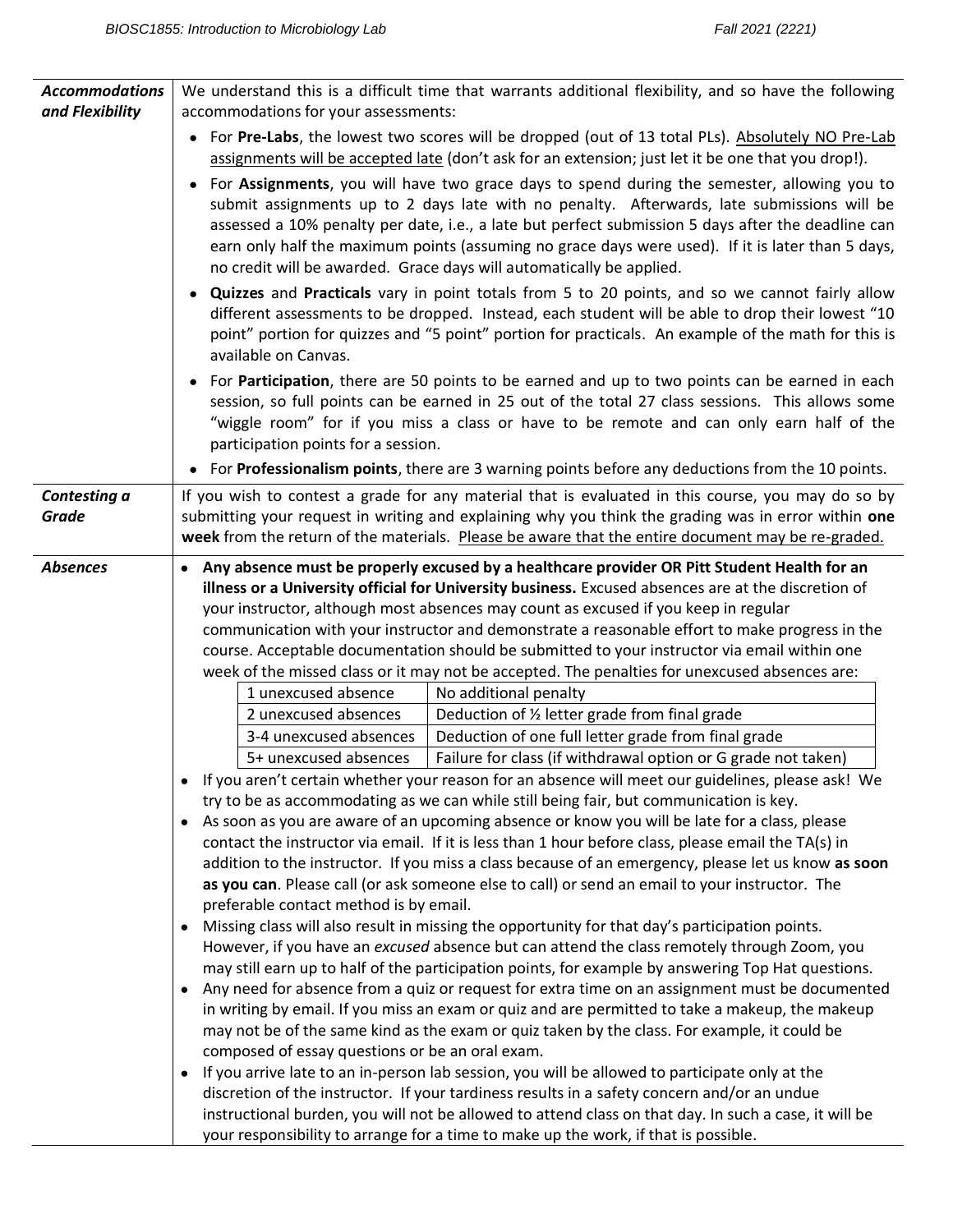## **Additional Information and Statements**

*Plagiarism and Academic Integrity* Cheating/plagiarism will not be tolerated. Students in this course will be expected to comply with the [University of Pittsburgh's Policy on Academic Integrity](http://www.cfo.pitt.edu/policies/policy/02/02-03-02.html). Any student suspected of violating this obligation for any reason during the semester will be required to participate in the procedural process, initiated at the instructor level, as outlined in the University Guidelines on Academic Integrity. This may include, but is not limited to, the confiscation of the examination of any individual suspected of violating University Policy. Furthermore, no student may bring any unauthorized materials to an exam. A minimum sanction of a zero score will be imposed.

> To learn more about Academic Integrity, visit the [Academic Integrity](http://pitt.libguides.com/academicintegrity/) Guide for an overview of the topic. For hands-on practice, complete the [Understanding and Avoiding Plagiarism tutorial.](http://pitt.libguides.com/academicintegrity/plagiarism) For an explanation of what plagiarism is, you can also visit the website[: http://plagiarism.org.](http://plagiarism.org/)

#### **Details for our course:**

Accessing past versions of any graded materials (for example, Pre-Labs and Quizzes) is a violation of academic integrity. If you inadvertently have access to inappropriately posted coursework or information (eg, Pre-lab answers or quiz questions), you are obligated to inform the instructor. The access or utilization of any such information, even if you did not personally post or make them available, also constitutes an academic integrity violation.

Quizzes are open notebook (three-ring binder), which includes any material that instructors have posted on the course Canvas site, notes you've taken on linked resources such as Panopto videos, and any other notes that you have taken before the quiz started. Unless a particular resource is specifically allowed by the instructor in the quiz directions, no other resources, phone use, or communicating with anyone except the instructor during the quiz is permitted. During the time that the quiz is made available to the class (Monday 12:30pm – Tuesday 6 pm), students may not share the content, discuss the content, or discuss the difficulty with anyone. Students must refrain from any activity that would dishonestly or fraudulently improve their results or someone else's results, including working with another person (whether enrolled in the course or not) or misrepresenting identity.

Pre-Lab and Assignments may occasionally require seeking materials beyond what is posted by the instructor, and so information can be searched for online. However, the use of answer keys (for example, corrected Pre-Labs or Assignments obtained from prior students or the internet) or other similar resources is cheating. Consulting online tutoring services or other online websites (for example, Chegg or CourseHero) for help with assessments is specifically forbidden and is an academic integrity violation unless the student seeks and receives prior approval from the instructor.

It is a violation of academic integrity to share any question from graded coursework in any form. The posting (either verbatim or paraphrased) in full or in part of any coursework that is formally assessed for part of your course grade to online resources (such as Chegg) will also constitute an academic integrity violation. The instructor may choose to post answers after the assessment but remember that materials written by the instructor are copyrighted and you are not permitted to distribute them in any way; this may constitute a violation of US copyright law.

Students are expected to do their own work. You may not work with another student (or anyone else) on any graded coursework unless specifically authorized to do so on that assignment. Even in those cases, students are still responsible for doing their own work. Colluding on assessed work or free-riding from the work of others will constitute an academic integrity violation.

The minimum sanction for an academic integrity violation is a 0 on the assessment with the stipulation that the score may not be dropped and a report will be filed with the University. However, the sanction can be a full letter grade reduction or even failure of the course. Sanctions will be applied both to a student who supplies answers or information and the student who obtains answers or information.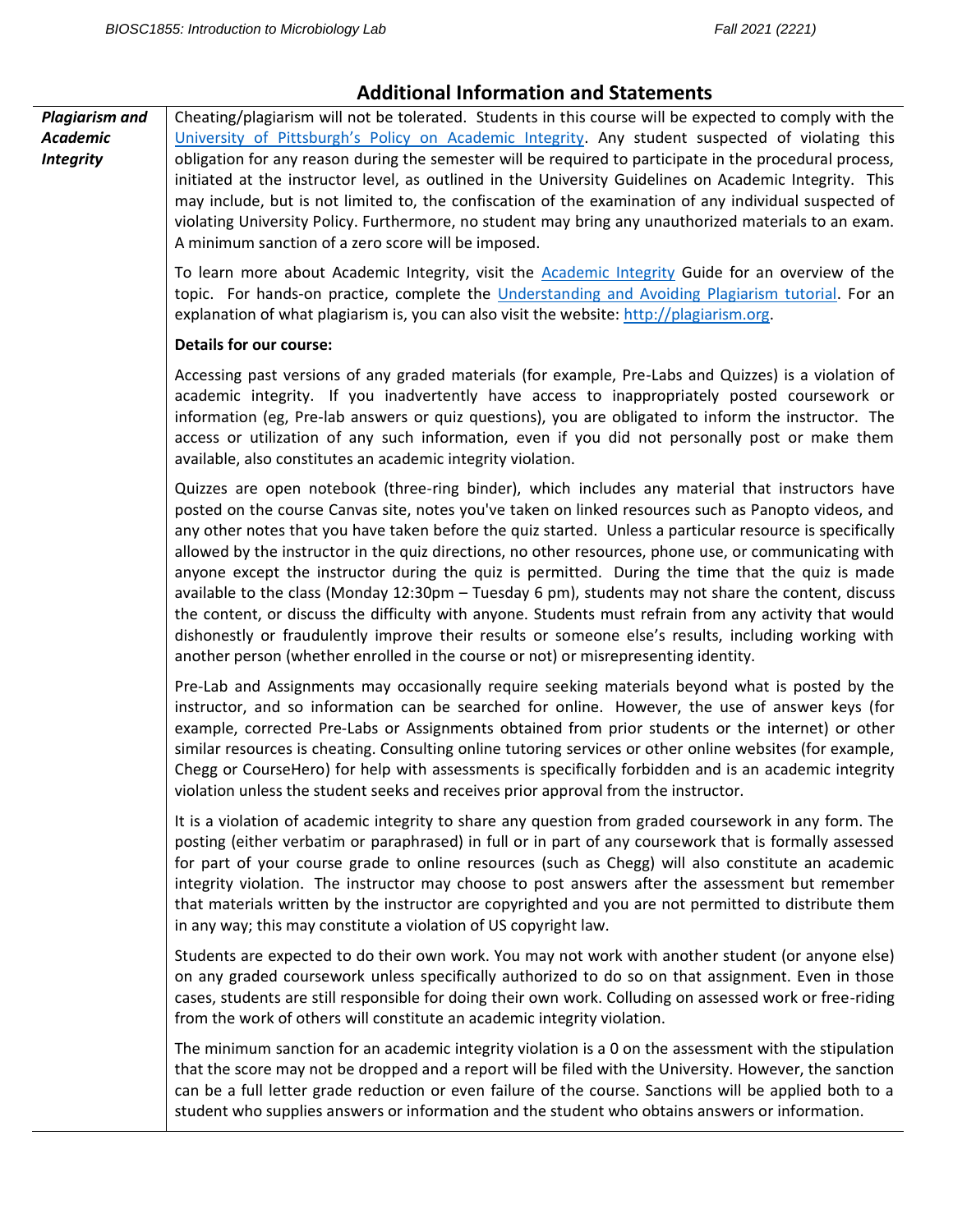| <b>Student</b><br><b>Conduct</b>                      | In keeping with the University of Pittsburgh Student Code of Conduct, all students are expected to<br>behave as respectful and civil members of the university community. All instructors and students will<br>act in a considerate manner in order to create and maintain a classroom atmosphere that is conducive<br>to learning. In addition to being unacceptable on the grounds of common decency, disruptive and<br>disrespectful behavior contributes to unsafe working conditions.<br>Disruptive and disrespectful behavior will not be tolerated. Examples of disruptive behavior include,<br>but are not limited to, repeated tardiness, texting in class, speaking or acting in any sexually, racially, or<br>ethnically harassing manner, cheating, misuse and abuse of laboratory equipment and material,<br>disregarding any safety guidelines. Disruptive students will be referred to the Office of Student Conduct<br>for mediation, discipline, or both.                  |
|-------------------------------------------------------|---------------------------------------------------------------------------------------------------------------------------------------------------------------------------------------------------------------------------------------------------------------------------------------------------------------------------------------------------------------------------------------------------------------------------------------------------------------------------------------------------------------------------------------------------------------------------------------------------------------------------------------------------------------------------------------------------------------------------------------------------------------------------------------------------------------------------------------------------------------------------------------------------------------------------------------------------------------------------------------------|
| Equity,<br>Diversity, and<br><b>Inclusion</b>         | The University of Pittsburgh does not tolerate any form of discrimination, harassment, or retaliation<br>based on disability, race, color, religion, national origin, ancestry, genetic information, marital status,<br>familial status, sex, age, sexual orientation, veteran status or gender identity or other factors as stated<br>in the University's Title IX policy. The University is committed to taking prompt action to end a hostile<br>environment that interferes with the University's mission. For more information about policies,<br>procedures, and practices, visit the Civil Rights & Title IX Compliance web page.<br>I ask that everyone in the class strive to help ensure that other members of this class can learn in a                                                                                                                                                                                                                                          |
|                                                       | supportive and respectful environment. If there are instances of the aforementioned issues, please<br>contact the Title IX Coordinator, by calling 412-648-7860, or e-mailing titleixcoordinator@pitt.edu.<br>Reports can also be filed online. You may also choose to report this to a faculty/staff member; they are<br>required to communicate this to the University's Office of Diversity and Inclusion. If you wish to<br>maintain complete confidentiality, you may also contact the University Counseling Center (412-648-<br>7930).                                                                                                                                                                                                                                                                                                                                                                                                                                                |
| Gender<br><b>Inclusive</b><br>Language                | Language is gender-inclusive and non-sexist when we use words that affirm and respect how people<br>describe, express, and experience their gender. Just as sexist language excludes women's experiences,<br>non-gender-inclusive language excludes the experiences of individuals whose identities may not fit the<br>gender binary, and/or who may not identify with the sex they were assigned at birth. Identities<br>including trans, intersex, and genderqueer reflect personal descriptions, expressions, and experiences.<br>Gender-inclusive/non-sexist language acknowledges people of any gender (for example, first year<br>student versus freshman, chair versus chairman, humankind versus mankind, etc.). It also affirms non-<br>binary gender identifications and recognizes the difference between biological sex and gender<br>expression. Students, faculty, and staff may share their preferred pronouns and names, and these<br>gender expressions should be honored. |
| <b>Email</b><br><b>Communication</b><br><b>Policy</b> | Each student is issued a University e-mail address (username@pitt.edu) upon admittance. This e-mail<br>address may be used by the University for official communication with students. Students are<br>expected to read e-mail sent to this account on a regular basis. Failure to read and react to University<br>communications in a timely manner does not absolve the student from knowing and complying with<br>the content of the communications. The University provides an e-mail forwarding service that allows<br>students to read their e-mail via other service providers (e.g., Hotmail, AOL, Yahoo). Students that<br>choose to forward their e-mail from their pitt.edu address to another address do so at their own risk. If<br>e-mail is lost as a result of forwarding, it does not absolve the student from responding to official<br>communications sent to their University e-mail address.                                                                           |